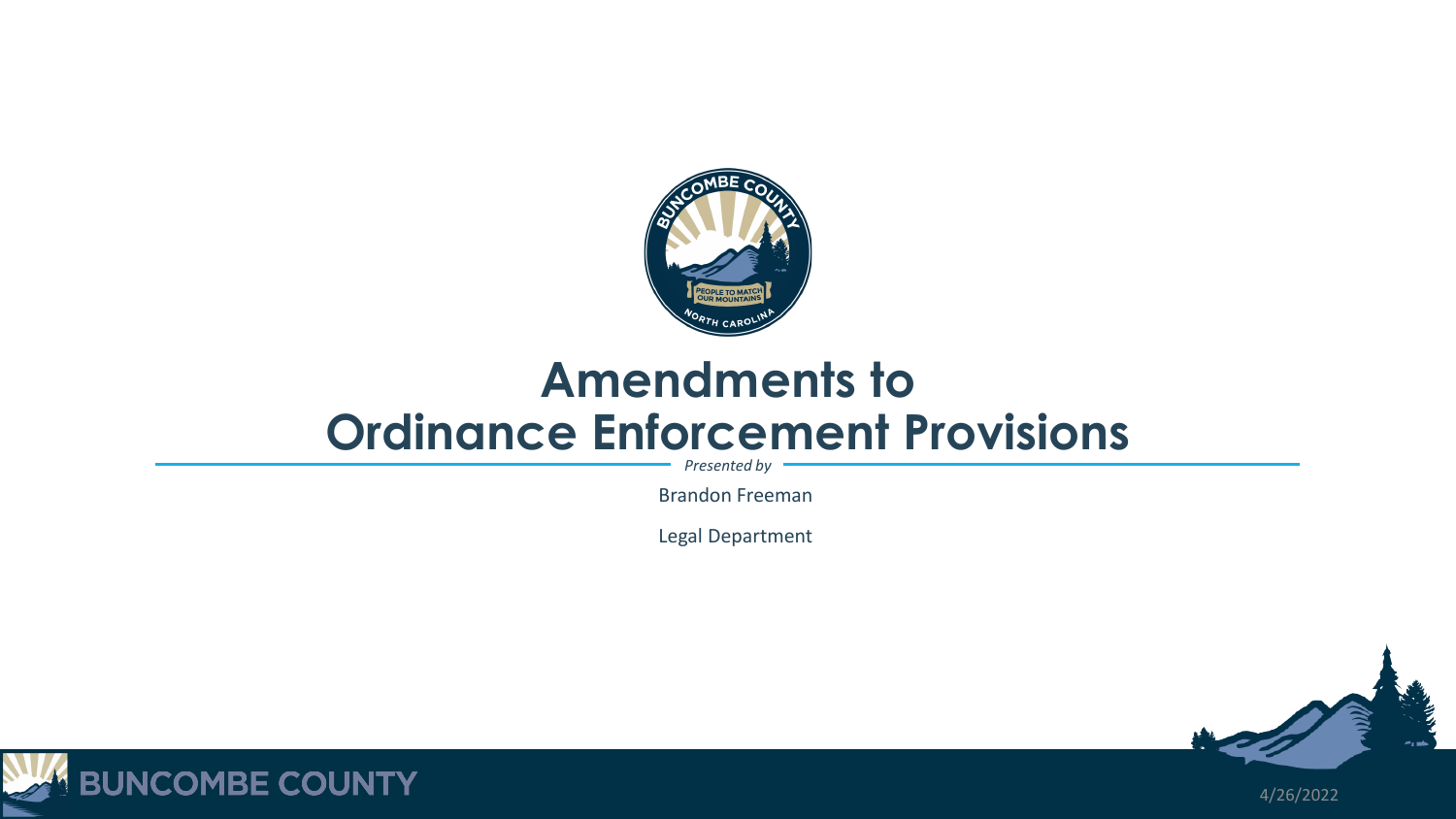

North Carolina Decriminalizes Most Local Ordinance Violations

On August 25, 2021, the North Carolina General Assembly enacted Session Law 2021-138, which:

- prohibited criminal penalties for certain local ordinance violations;
- removed the legal presumption that local ordinances violations constituted misdemeanor offenses, requiring instead that local governments specify which violations of their ordinances constitute misdemeanor offenses; and
- provided new defenses for persons charged with criminal violations of local ordinances.

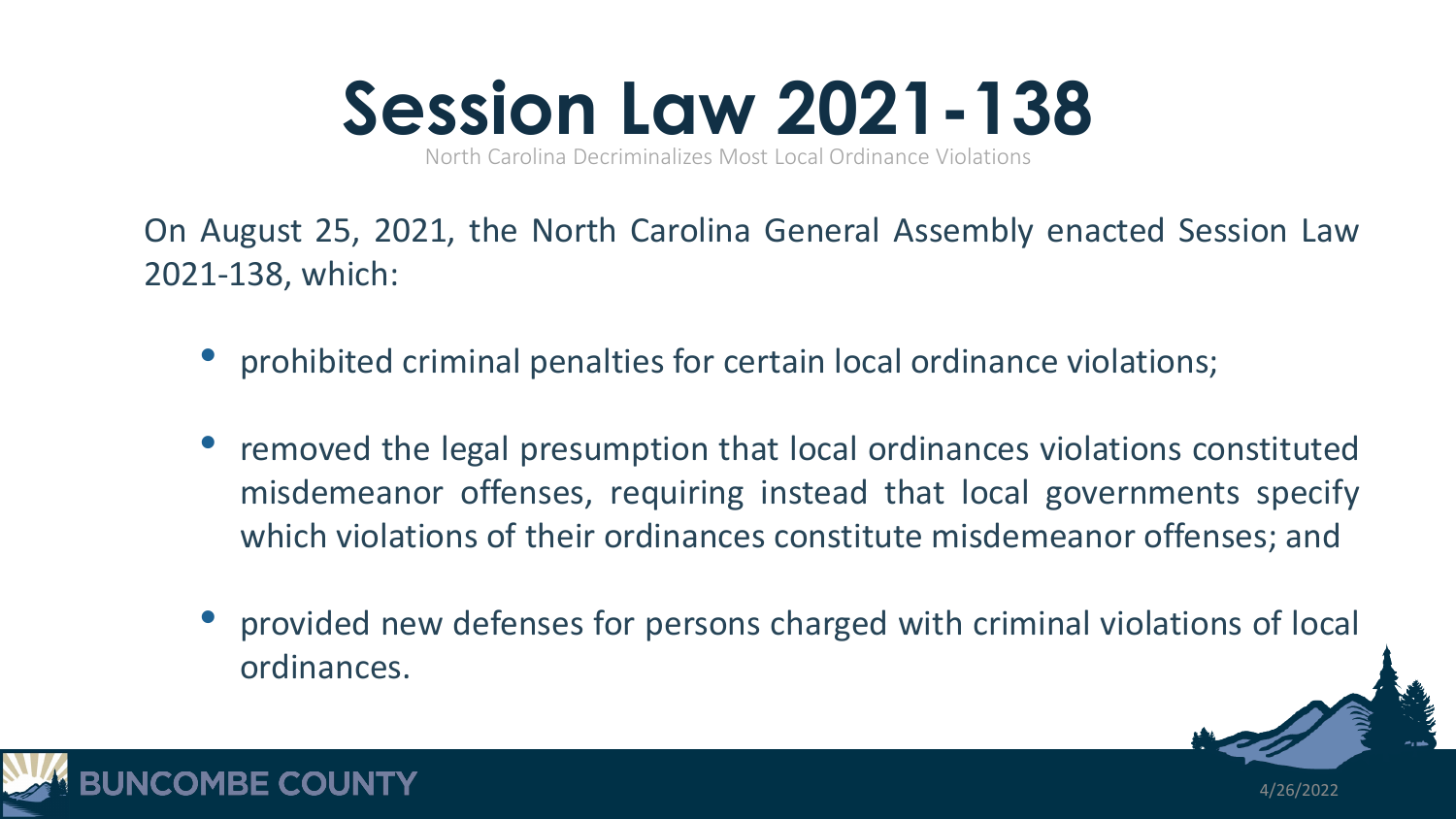

North Carolina Decriminalizes Most Local Ordinance Violations

- Previously, the general rule was that "if any person shall violate an ordinance of a county, city, town, or metropolitan sewerage district . . . [such person] shall be guilty of a Class 3 misdemeanor." N.C. Gen. Stat. § 14-4(a).
- With the adoption of Session Law 2021-138, this is no longer the case. Now, criminal penalties for certain kinds of ordinances are prohibited altogether; and
- if a County wishes to use criminal penalties where still allowed, it must clearly specify which of its ordinances can be enforced with criminal penalties (because it can no longer rely on the "general rule").

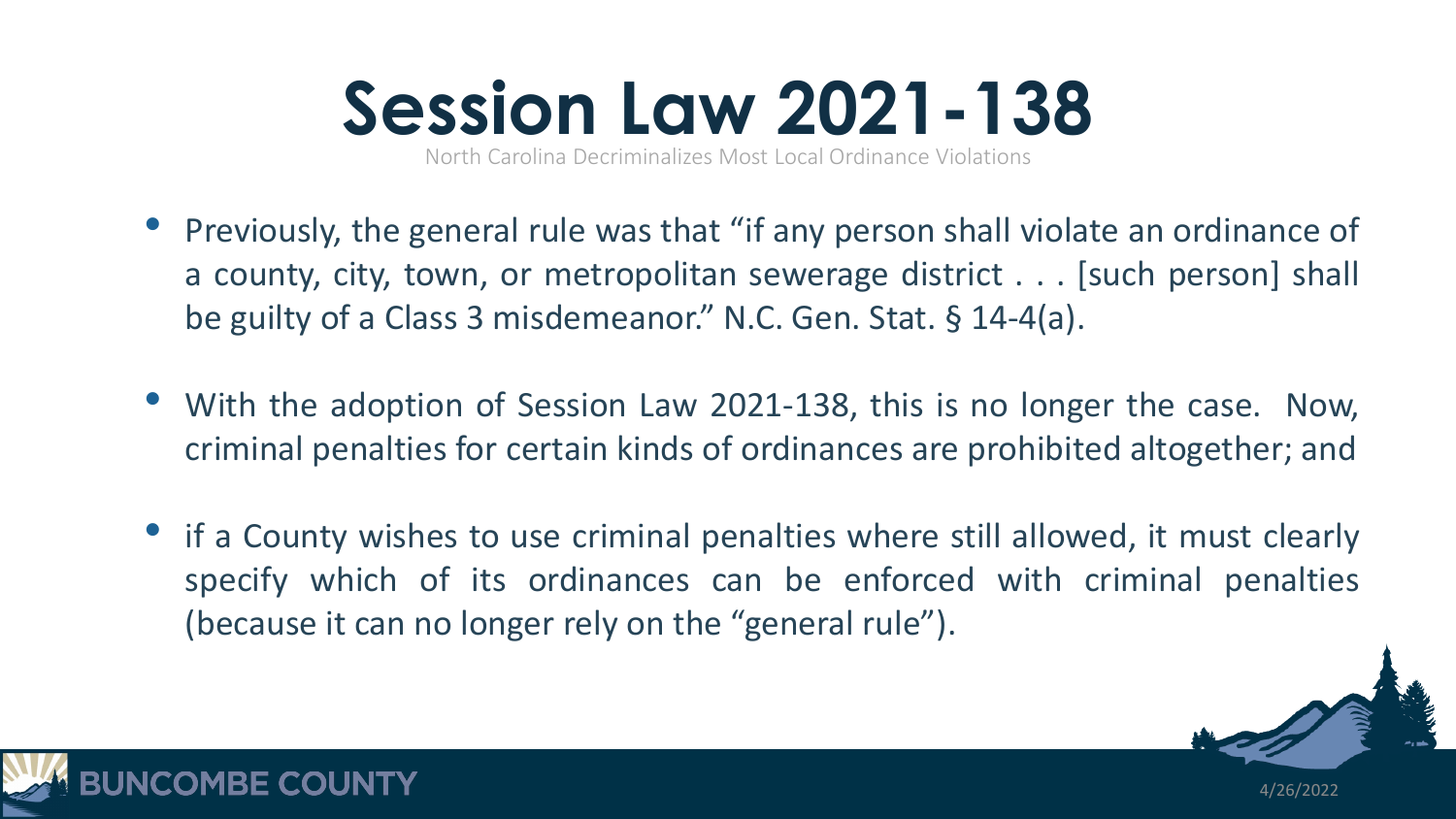## **Prohibited Enforcement**

- $\sqrt{}$  No local government may impose criminal or infraction penalties for ordinances that:
	- Regulate planning and development, "except for those ordinances related to unsafe buildings"
	- Concern the regulation or licensure of businesses or trades
	- Concern stream-clearing programs
	- Regulate outdoor advertising
	- Limit or regulate solar collectors, cisterns, or rain barrels
	- Regulate trees
- $\checkmark$  Additionally, a county may not impose criminal or infraction penalties for ordinances related to the registration of mobile homes, house trailers, etc.

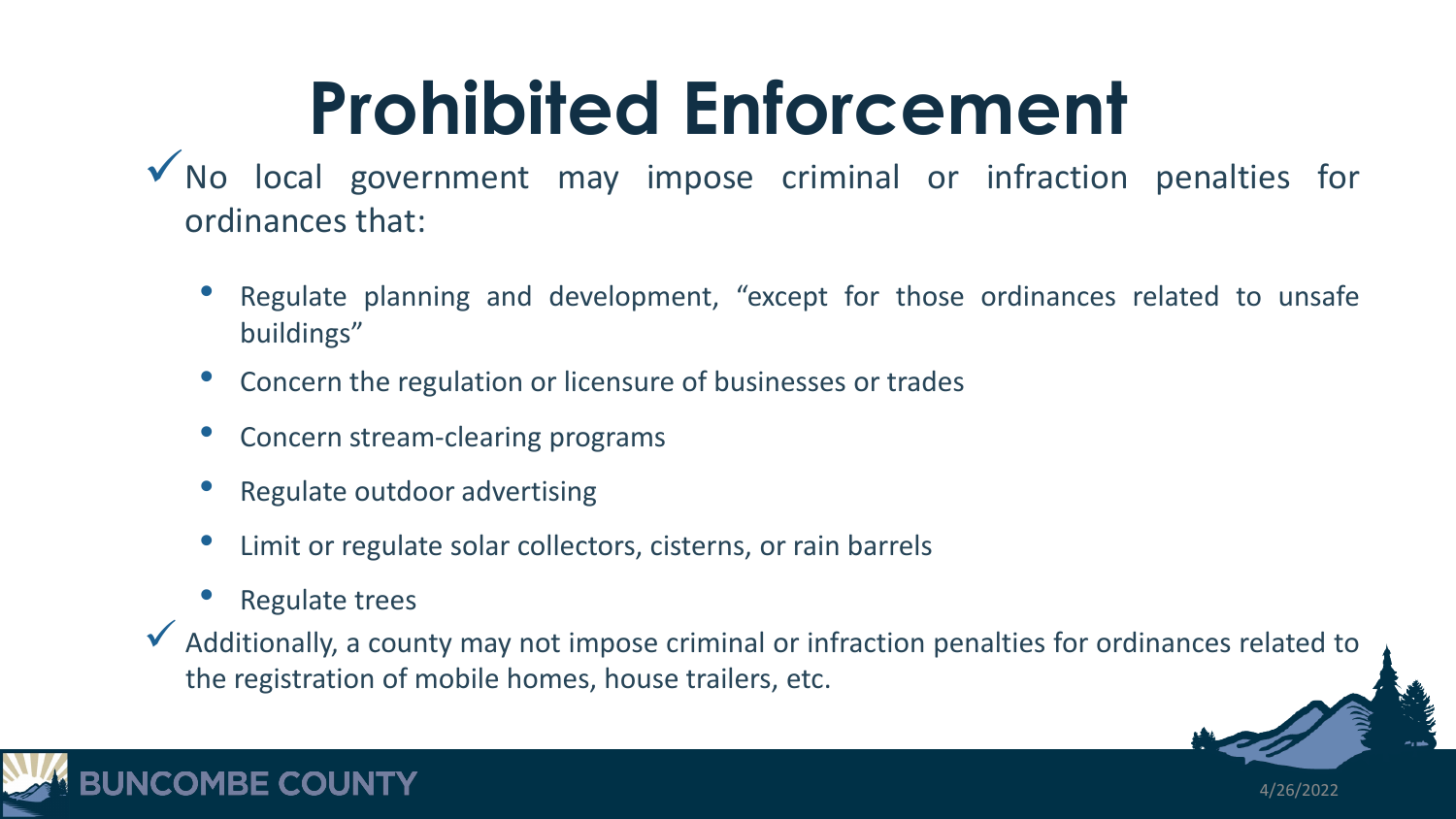## **Specification; Adoption**

As discussed, now both counties and cities may only attach misdemeanor or infraction penalties to ordinances "if the [local government] specifies such in the ordinance."

Further, "no ordinance specifying a criminal penalty may be enacted at the meeting in which it is first introduced."